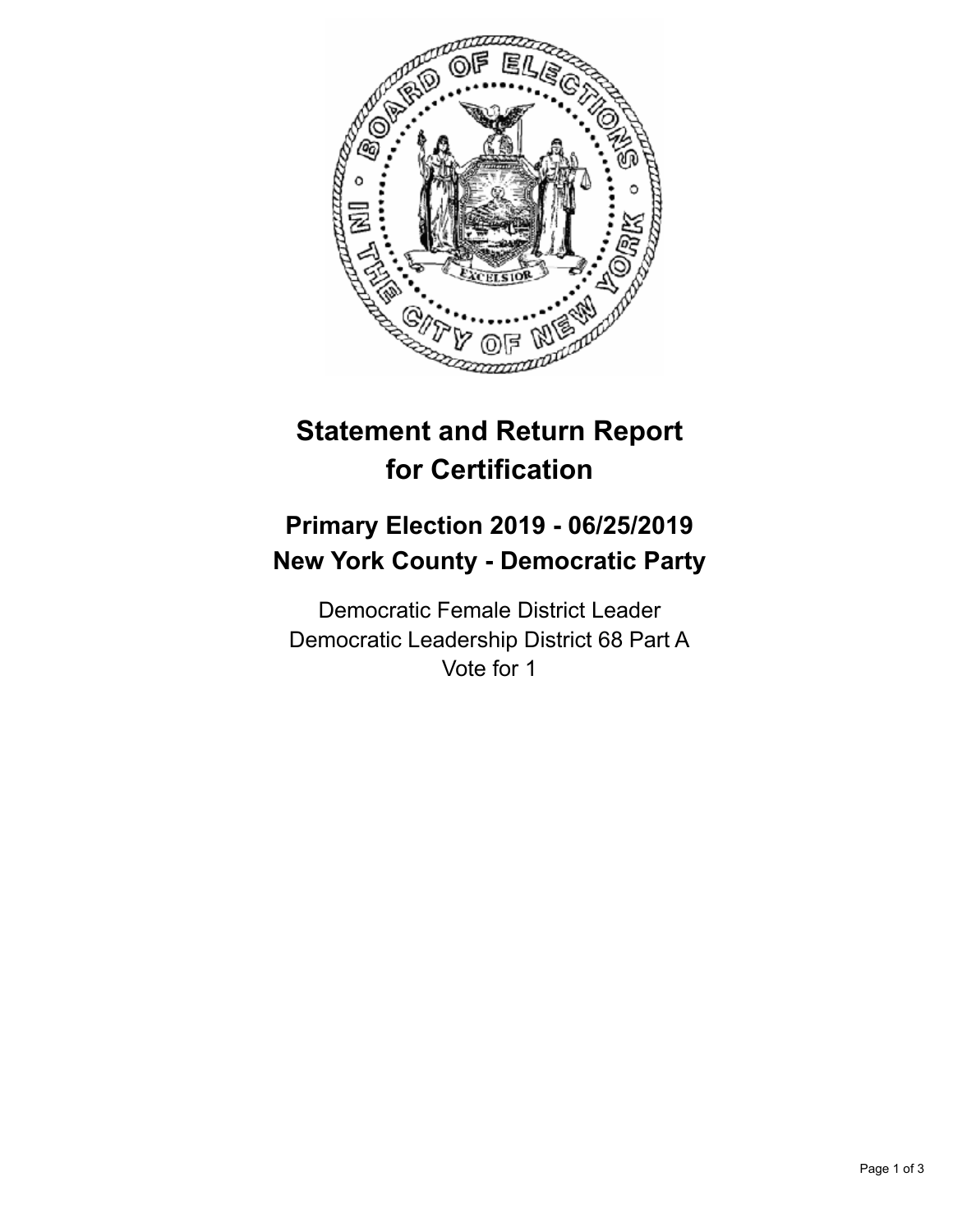

## **Assembly District 68**

| PUBLIC COUNTER                                           | 703 |
|----------------------------------------------------------|-----|
| <b>MANUALLY COUNTED EMERGENCY</b>                        | 0   |
| <b>ABSENTEE / MILITARY</b>                               | 45  |
| <b>AFFIDAVIT</b>                                         | 1   |
| <b>Total Ballots</b>                                     | 749 |
| Less - Inapplicable Federal/Special Presidential Ballots | 0   |
| <b>Total Applicable Ballots</b>                          | 749 |
| PAMELA DAVIS                                             | 147 |
| <b>THERESA RICHARDSON</b>                                | 190 |
| <b>HILDA SOLOMON</b>                                     | 400 |
| ETHEL VELEZ (WRITE-IN)                                   | 1   |
| HILDA CHESLER (WRITE-IN)                                 | 1   |
| PEGGY MORALES (WRITE-IN)                                 | 1   |
| ROBERT RODRIGUEZ (WRITE-IN)                              | 1   |
| STEPHANIE ARROYO (WRITE-IN)                              | 1   |
| UNATTRIBUTABLE WRITE-IN (WRITE-IN)                       | 4   |
| WANDA LATZHMAN (WRITE-IN)                                | 1   |
| <b>Total Votes</b>                                       | 747 |
| Unrecorded                                               | 2   |
|                                                          |     |